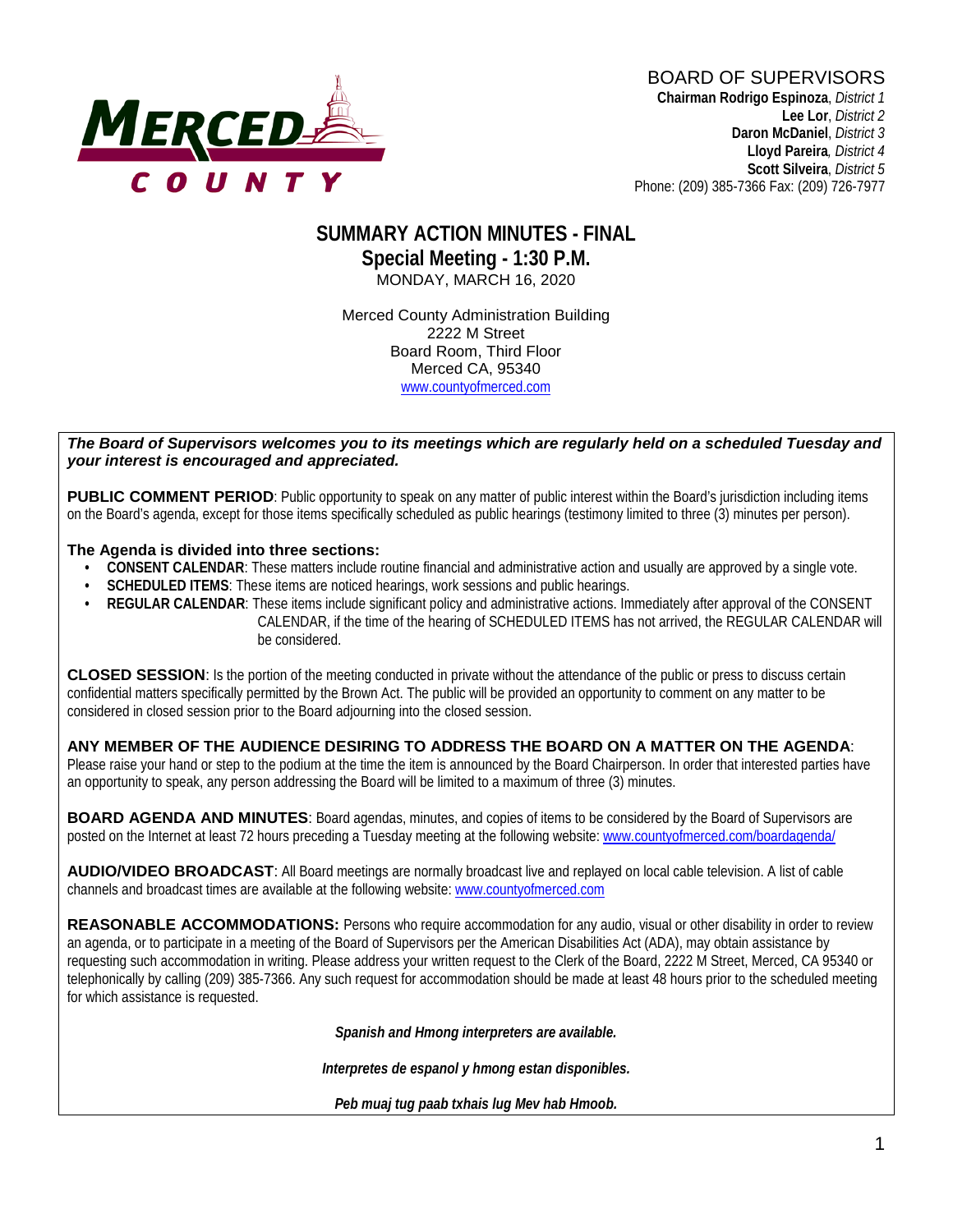## SCHEDULED ITEMS

### **1:30 P. M. INVOCATION led by Supervisor Lloyd Pareira/PLEDGE OF ALLEGIANCE**

**PUBLIC OPPORTUNITY TO SPEAK ON ANY MATTER OF PUBLIC INTEREST WITHIN THE BOARD'S JURISDICTION INCLUDING ITEMS ON THE BOARD'S AGENDA, EXCEPT FOR THOSE ITEMS SPECIFICALLY SCHEDULED AS PUBLIC HEARINGS (TESTIMONY LIMITED TO THREE MINUTES PER PERSON)**

# *REVIEW BOARD ORDER – SEE PAGE 3*

### **REPORTS/BOARD DIRECTION**

County Executive Officer, County Counsel, Board of Supervisors Members

## REGULAR CALENDAR

## BOARD ACTION

### EXECUTIVE OFFICE

1. 1) Ratify the Proclamation confirming the existence of a local emergency on March 13, 2020, pursuant to Government Code §8630, and Merced County Code §2.72.060, due to necessary response efforts to a novel coronavirus (COVID-19); and, 2) Authorize the Chairman to sign any necessary Resolution continuing the local emergency.

## **ADOPTED RESOLUTION NO. 2020-20 AS RECOMMENDED AYES: ALL**

2. 1) Ratify the Declaration confirming the existence of a local health emergency on March 13, 2020, pursuant to Health and Safety Code §101080 due to necessary response efforts to a novel coronavirus (COVID-19); and, 2) Authorize the Chairman to sign any necessary Resolution continuing the local health emergency.

# **ADOPTED RESOLUTION NO. 2020-21 AS RECOMMENDED AYES: ALL**

# *REVIEW BOARD ORDER – SEE PAGES 3 AND 4*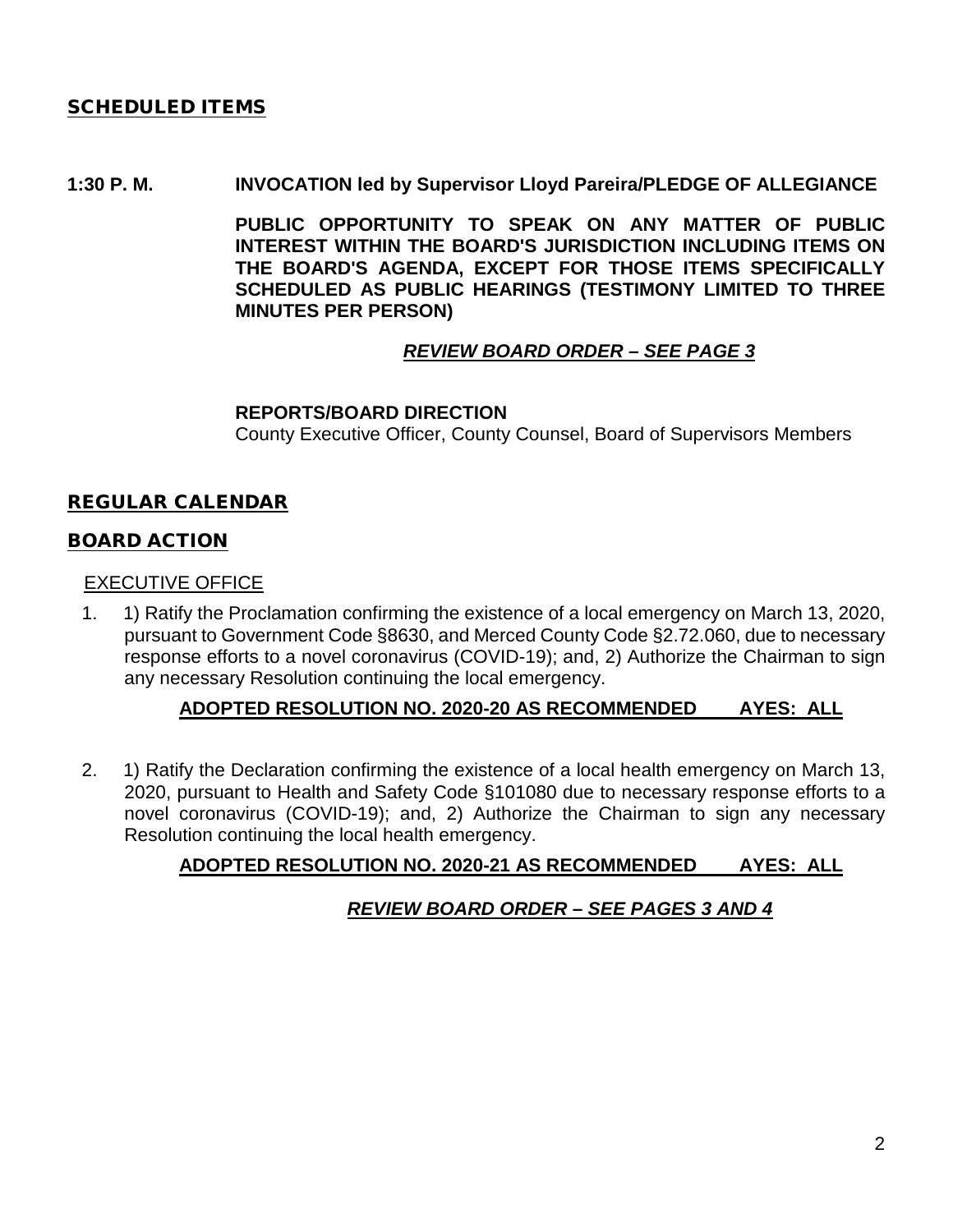### **1:30 P.M. SCHEDULED ITEM 2020-03-16 PUBLIC OPPORTUNITY**

David Rodriguez, Planada resident thanks the Board for the special meeting. He states that there will be a meeting tonight in Le Grand at the school district to discuss the local emergency and he requests that a representative from the Health Department attend.

Olivia Gomez, Planada resident states she is concerned for the whole community and questions why not close the whole County down.

Alicia Rodriguez, Planada resident who works with the St. Vincent de Paul in Planada states that they feed thousands of people a year. She questions where they can go to buy a surplus of supplies.

Present: Espinoza, Lor, McDaniel, Pareira, Silveira

# **ACTION ITEM NO. 2**

### **2020-03-16 EXECUTIVE OFFICE**

The Clerk announces item to adopt a Resolution ratifying the Proclamation of a Local Emergency by the Director of Emergency Services related to the 2019 Novel Coronavirus, known as COVID-19 is before the Board for consideration.

Jim Brown, County Executive Officer speaks about today's special meeting and ratifying the Declaration of Local Health Emergency related to COVID-19 and the ratifying the Proclamation of a Local Emergency related to COVID-19. He states that as of today there are still no confirmed cases here in Merced County. Mr. Brown further states that it is essential that we all work together.

Rebecca Nanyonjo-Kemp, Public Health Director gives a brief update to the Board on COVID-19.

Supervisor McDaniel thanks Ms. Nanyonjo-Kemp and her team for the great job they are doing.

Supervisor Espinoza thanks Ms. Nanyonjo-Kemp as well.

Supervisor Silveira asks if Mr. Brown can explain why we are taking two specific actions.

Mr. Brown explains that there are different authorities that are under the statues. The Health Officer has authorities specifically related to him that are not related to the Board. The other is related to the organization, and gives authority for the County as an organization.

Supervisor Silveira thanks Mr. Brown for explaining and states these decisions were not made lightly.

Supervisor Pareira states these two emergency declarations have not yet shown their selves in Merced County. He further states that the County webpage has a link with all of the latest updates on COVID-19 in Merced County.